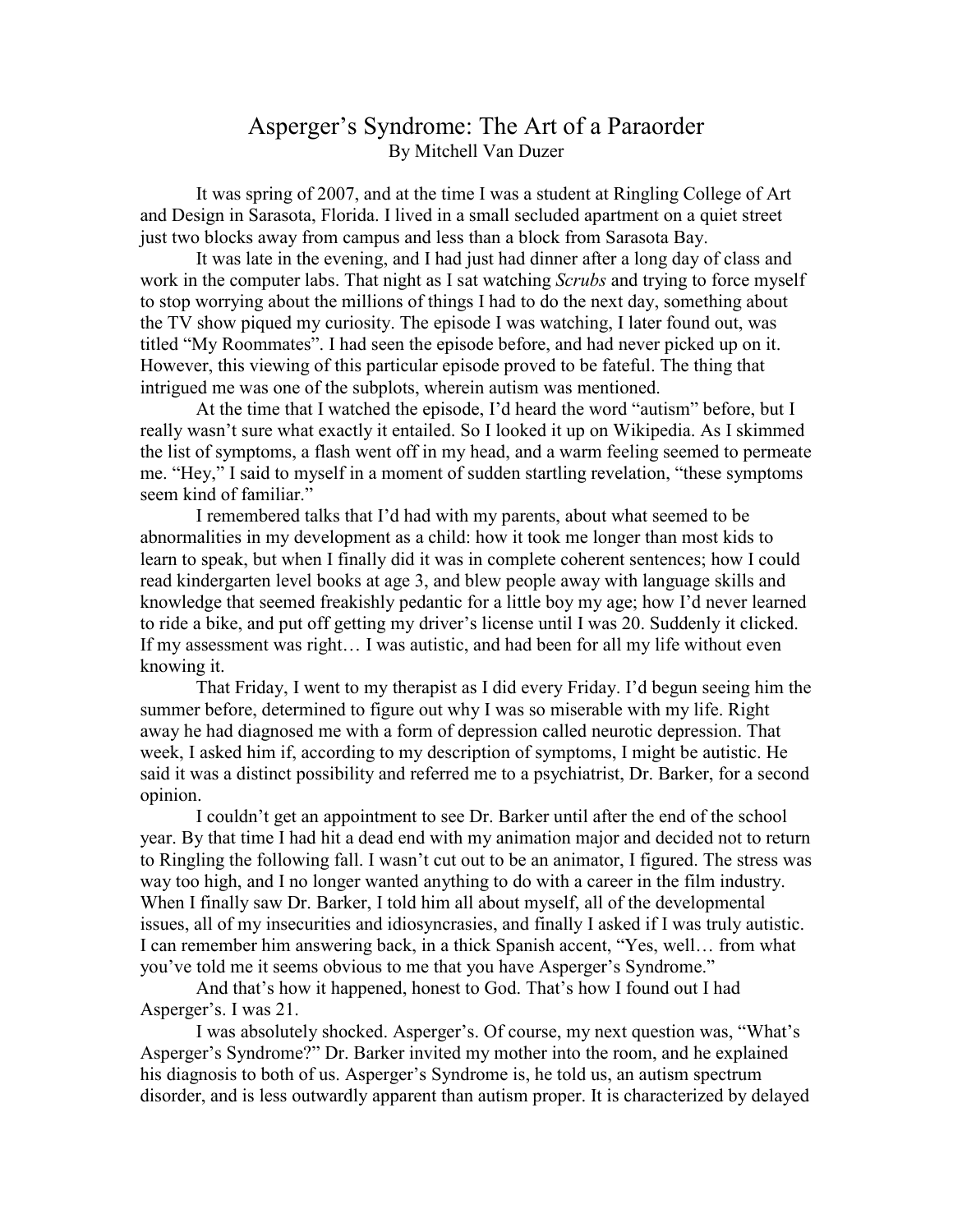development, tendencies toward routine and repetition, obsessive fixation on esoteric subject matter, and awkwardness in areas such as physical coordination and social interaction. Patients have difficulty reading body language, maintaining eye contact, and deciphering unspoken social cues. Depression is frequently comorbid, as it was in my case, due to the immense feelings of alienation that come from social awkwardness. All of this, it seems, stems from abnormally high or low levels of sensitivity to sensory stimuli like sounds and tastes— i.e., hyper- or hyposensitivity. AS was first observed clinically in 1944 by an Austrian pediatrician, Dr. Hans Asperger, but it was another 50 years before his findings were acknowledged by the psychiatric community.

Dr. Barker told us to read up on the disorder and report the findings back to my therapist. So I did. It felt as if an immense weight had been lifted off my chest, and like the pieces of the scrambled jigsaw puzzle that had been my childhood now finally fit together. I now had an explanation for that unnamed feeling that had haunted me my whole life, that everything was *off* somehow.

It was shortly after my diagnosis that I moved to British Columbia, determined to start with a clean slate, far from the South where I grew up and armed with my new knowledge. Over the course of nearly three years, I have learned what it means to be an Aspie, as people with Asperger's are called. Initially, I wasn't sure how to handle it; at the same time that I felt released from the unknown, formless specter of inadequacy, I was now confronted with a known cause, which nevertheless felt, at times, like a sentence to solitary confinement, or even exile on a foreign planet. With time, however, I began to reach out to other Aspies, and through discussion with them and my own research on the subject, I began to feel less that I had been condemned, and more that I had been given a great gift with some minor drawbacks on the side.

What I believe about Asperger's now, and what informs my artwork, is that it is not really a disorder at all, in the true sense of the word. The word "disorder" explicitly indicates a lack of order—but this is not so in the case of AS, for there is still order to everything I do, even despite it seeming chaotic or illogical to outside observers. Instead, I prefer to use a term of my own invention, that term being "paraorder"— not a lack of order, but a *different* order, on a parallel to the widely-accepted social norms.

It is this resolve— to embrace my idiosyncrasies, to accept my paraorder for what it is, and to work toward building a less simplistic and one-sided social discourse about autism—that drives me as an artist. In my work, I use symbols and visual metaphors to make my perspective on various aspects of Asperger's more easily perceptible to viewers who have no experience with the spectrum. For example, in the painting *The Interpretation of Signals Has Never Been a Strength of Mine, I conceptualize my* difficulty reading social signals as a stop sign, with the word GO in place of STOP. By juxtaposing the two opposing signals, it is my intent to create the confusion I experience when trying to read what I see as conflicting social signs.

*The Passion of St. Jenny* is a parody of *Christ Carrying the Cross*, produced around 1580 by El Greco. In this case, the figure is the American anti-autism activist Jenny McCarthy, who is largely seen by the ASD community as one of the key disseminators of oversimplified or inaccurate information on autism. Here I criticize her for what I see as her exploitation of autism for her personal self-promotion, her advocacy of controversial autism treatments, and her failure to acknowledge the diverse concerns of the autistic community.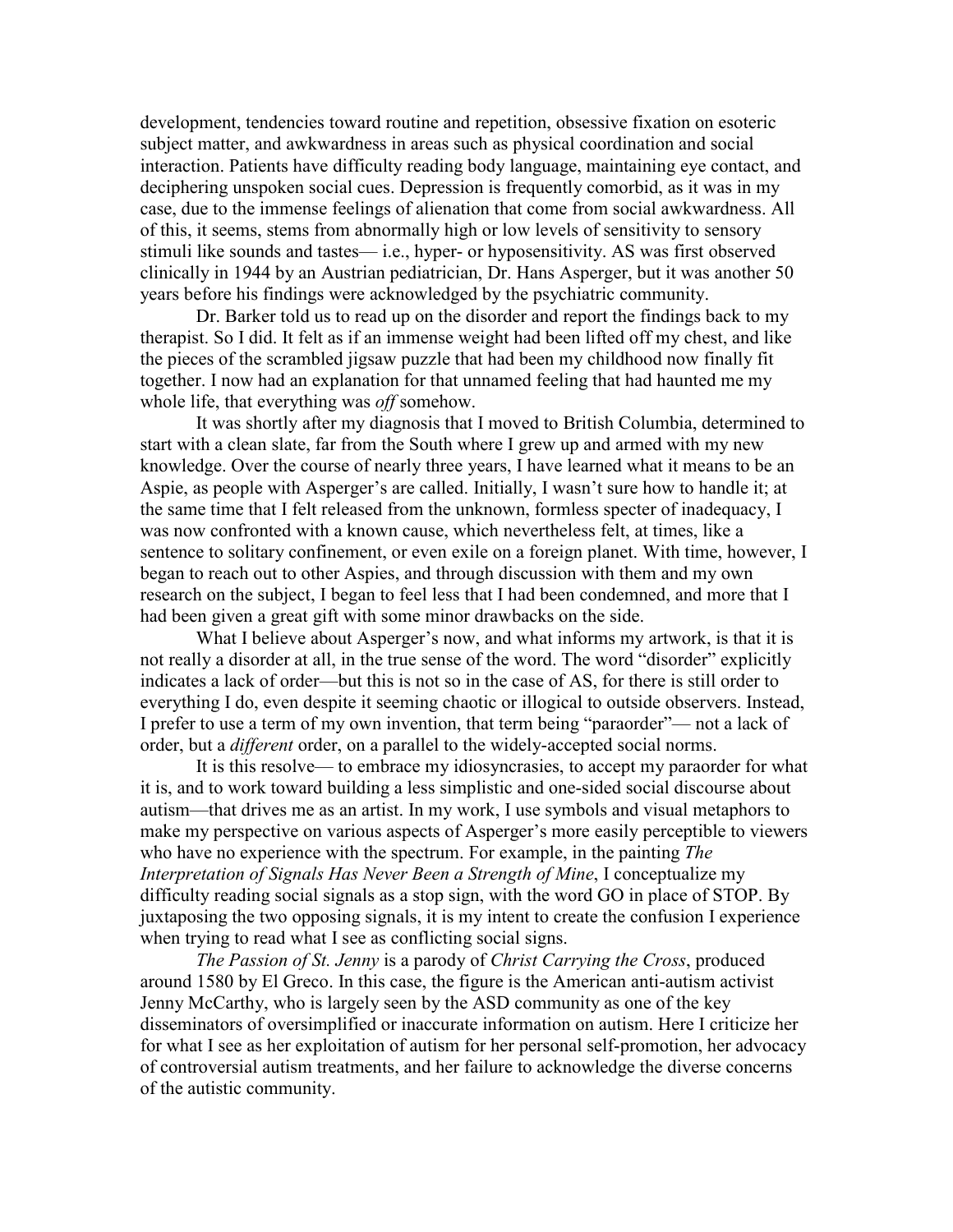In my two panel drawing *A Rock Feels No Pain*, I acknowledge the repetitiveness, obsessive interests, and the social disconnect inherent in Asperger's all at once. Through my personal obsession for the structures of languages, alphabets and codes, I have produced my own code and used it to translate and repeat key phrases from Paul Simon's song "I Am a Rock" which speak of isolation.

Finally. in the companion pieces entitled *DSM-IV* and *DSM-V*, I use different shades of the color orange as a metaphor for autism in all its various forms, and examine the ways in which ASDs are categorized by the psychological reference text known as the DSM. Upon its publication in 1994, the fourth volume, the DSM-IV, was the first volume of the DSM to acknowledge Asperger's Syndrome; for its next major revision, the DSM-V, coming out in 2012 or 2013, it has been proposed that the diagnostic section for Asperger's would be completely placed into the catch-all category of the autism spectrum. It is a decision of which I am very critical, not because I do not acknowledge Asperger's as being part of the autism spectrum, but because it manifests differently than other forms and benefits greatly from having its own specific diagnostic structure. The orange panels of my work serve as a symbolic comparison between this specificity and the proposed vague generalizations of the new system.

In conclusion, I believe it is important to acknowledge how diverse the spectrum is. It is easy for outsiders to use the word "autism" to categorize a large subset of people—but it is important to recognize that it is a spectrum. Although there are some symptoms which appear commonly, there are as many different forms of this thing we call "autism" as there are people who have it, and they range in intensity from the very apparent to the very invisible, with Asperger's most often falling toward the latter. It is my hope that, through my art practice, I may make Asperger's more visible, and that I may also encourage everyone to embrace one another for his or her neurodiversity.